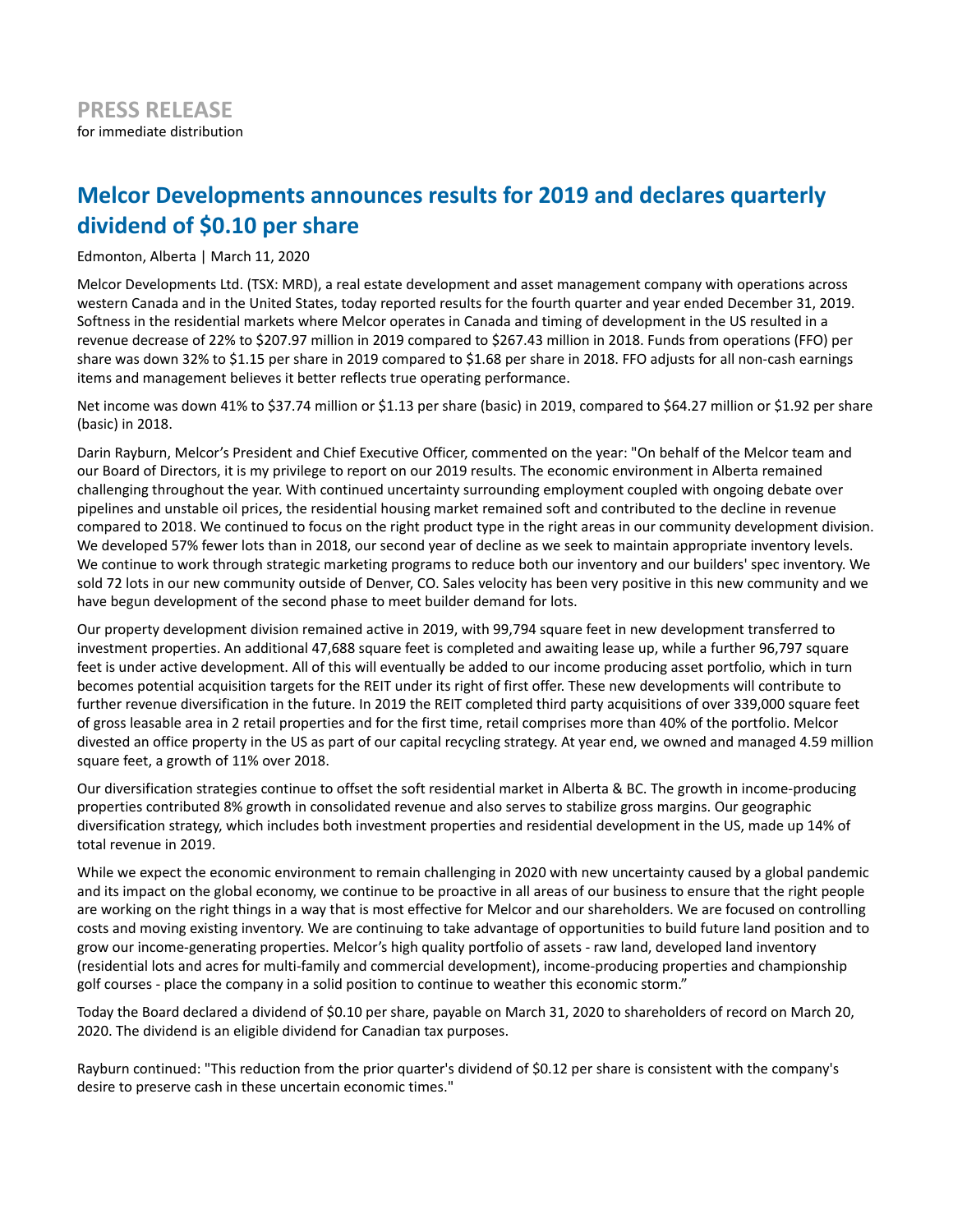# Selected Highlights

| (\$000s except as noted)                       | 2019      | 2018      | <b>Change</b> |
|------------------------------------------------|-----------|-----------|---------------|
| Revenue                                        | 207,971   | 267,434   | $(22.2)\%$    |
| Gross margin $(\%)$ *                          | 46.5%     | 46.8%     | $(0.6)$ %     |
| Fair value adjustment on investment properties | 12,234    | 863       | 1,317.6 %     |
| Net income                                     | 37,741    | 64,273    | $(41.3)$ %    |
| Net margin $(\%)$ *                            | 18.1%     | 24.0%     | $(24.6)\%$    |
| Funds from operations *                        | 38,265    | 56,127    | $(31.8)\%$    |
| Shareholders' equity                           | 1,080,257 | 1,067,565 | 1.2 %         |
| Total assets                                   | 2,096,047 | 2,023,076 | 3.6%          |
| Per Share Data                                 |           |           |               |
| <b>Basic earnings</b>                          | 1.13      | 1.92      | $(41.1)\%$    |
| Diluted earnings                               | 1.13      | 1.92      | $(41.1)\%$    |
| Funds from operations *                        | 1.15      | 1.68      | $(31.5)$ %    |
| Book value *                                   | 32.51     | 32.01     | 1.6 %         |

Our diversification strategy continues to have a positive impact on results to offset the softness in the Alberta residential market that has existed over the past five years. Our portfolio of income properties has grown 11% to 4.59 million sf via thirdparty acquisitions and properties constructed and transferred internally. The Property Development team transferred 8 buildings (99,794 sf) to Investment Properties in 2019. Investment Properties and the REIT had a combined revenue growth of 8% and represent 39% of revenue. The majority of GLA growth took place in the latter half of the year and will contribute to revenue growth in 2020. Recent GLA growth will be partially offset by the sale of a US office property with a total of 63,112 sf late in the year.

2019 results were also positively impacted by our geographic diversification strategy as we continued to sell lots in our new community of Harmony outside of Denver, CO. US revenue, which includes both investment properties and residential development, made up 14% of total revenue.

Softness continued in the Alberta & BC residential market in 2019, with single-family lot sales down 38% compared to 2018 leading to a 27% decline in Community Development revenue. With a strategic focus on managing inventory, we developed 57% fewer lots than 2018. Promotions were in place throughout 2019 in various communities to move inventory. We began development on two new communities adjacent to popular communities that had run out of inventory, one in Airdrie, AB and one in west Edmonton, AB. We expect showhomes to open in these new communities this spring. Diversity in the Community Development division's product types and geographic focus contributed to steady activity in spite of market challenges. Community Development contributed \$32.51 million to earnings. However, FFO decreased by 32% due to the decline in Community Development revenue. Our income-producing properties remain a steady source of FFO and help to stabilize overall income.

Throughout the year, we maintained our conservative and disciplined approach to investment and development activities and the management of our assets and liabilities.

## Investing for growth

We continued to invest in land inventory and increased our land holdings by 470.60 acres in strategic growth corridors. The acquired land is primarily allocated to residential development and includes 72.57 acres acquired in the US. While active development has slowed, we continue to move land use approvals through the municipal approval process to increase our supply of shovel ready assets.

Our Property Development division completed and transferred 8 buildings (99,794 sf) in 2019 with a further 96,797 sf under development and 47,688 sf completed and awaiting lease up at year end. Revenue was up 38% over 2018 as 51% more GLA was completed and transferred compared to last year. Revenue from the Property Development division is eliminated on consolidation. Transfers to Investment Properties will positively impact results in future years as we continue to grow our income-producing assets for long-term holding or for sale to the REIT. We continued to progress commercial land through the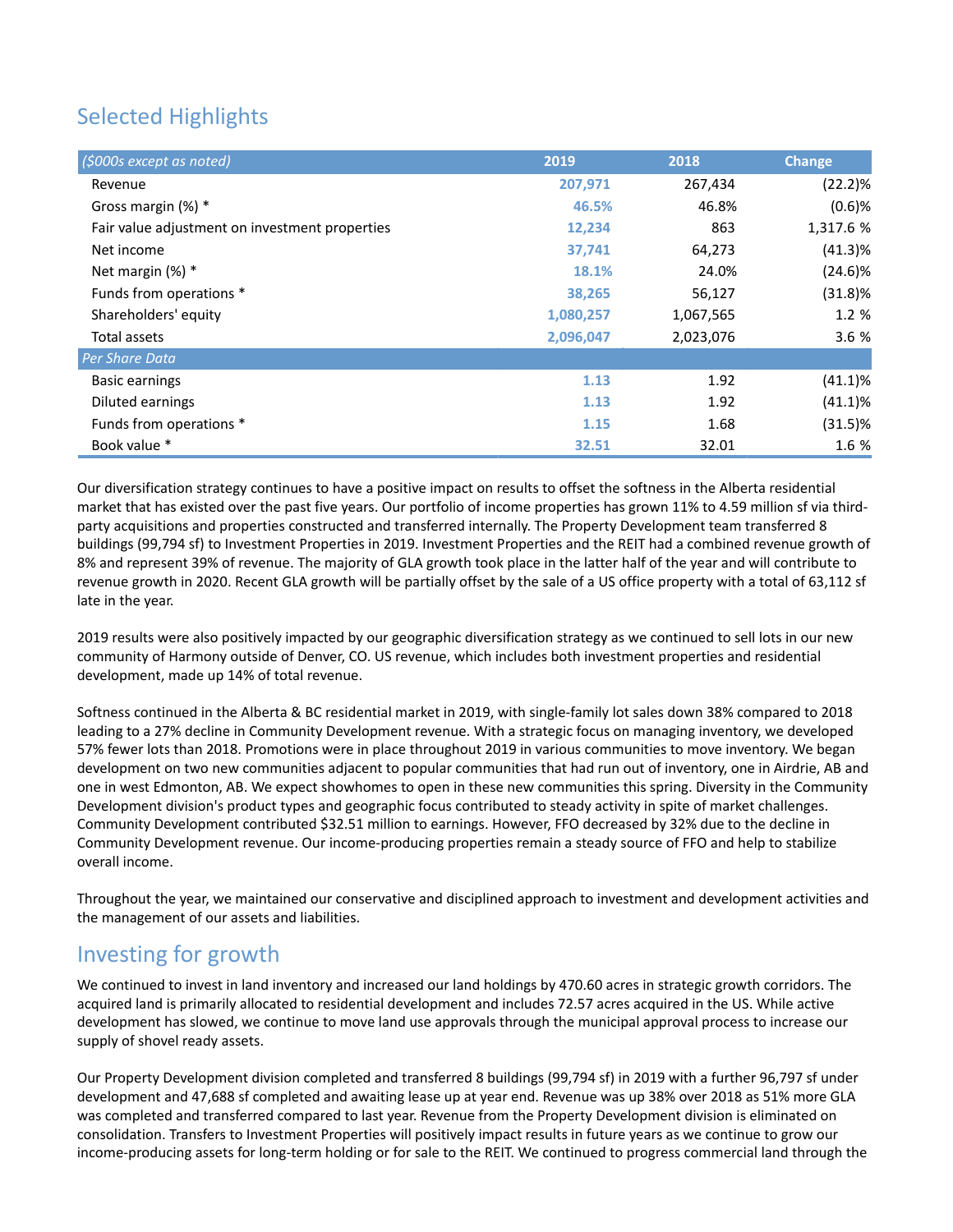development, approvals and lease-up process and have an additional 15 buildings in 6 projects expected to be completed and transferred to Investment Properties in 2020.

The REIT completed the following third-party acquisitions during the year:

- a 56,084 sf single tenant retail building with warehouse space in Calgary, AB for \$12.45 million on April 24, 2019
- a 283,235 sf power shopping centre in Grande Prairie, AB for \$54.8 million on November 12, 2019.

We completed the following dispositions of US assets during the year:

- a residential unit in Phoenix, AZ was sold for \$0.31 million (US\$0.24 million) net of transaction costs on March 12, 2019.
- an office property in Denver, CO was sold for \$8.76 million (US\$6.32 million) net of transaction costs on December 31, 2019.

### Return to Shareholders

We continue to distribute profits to our shareholders. In 2019, we paid dividends of \$0.50 per share.

We declared a dividend of \$0.10 per share on March 11, 2020 payable on March 31, 2020 to shareholders of record on March 20, 2020. The dividend is an eligible dividend for Canadian tax purposes.

We have been paying dividends since 1969.

### **Outlook**

Melcor owns a high quality portfolio of assets, including raw land, developed land inventory (residential lots and acres for multi-family and commercial development), income-producing properties and championship golf courses. Alberta, our largest market, has undergone dramatic changes throughout the past few years, primarily related to lower oil prices and policy changes related to the governing political bodies both provincially and federally. We continue to intentionally diversify our business across asset class and geography, including investment in the US with raw land and commercial property acquisitions and the continued development of our 1,100-acre community in Aurora. We anticipate that these diversification strategies will continue to ease our reliance on the Alberta economy going forward.

We expect continued softness in the residential market in Alberta in 2020 and are focused on reducing existing lot inventory held by both Melcor and our builders. On the commercial side, retail activity remains steady and we expect that to continue in 2020. Our US assets delivered positive results in economies that are growing and that are counter cyclical to our resource dependence in Alberta.

Our business model has adapted to changing times and economic cycles for over 95 years. We will continue to take advantage of opportunities to diversify our asset base both geographically and by product type. We will maintain our disciplined, conservative approach to operations to ensure that we remain profitable while achieving our fundamental goals of protecting shareholder investment and sharing corporate profit with our shareholders.

With appropriate levels of serviced land inventory, movement of residential and commercial land through the municipal approvals process, steady occupancy rates and capacity on our operating facility, we remain well-positioned for the future.

#### **MD&A and Financial Statements**

Information included in this press release is a summary of results. This press release should be read in conjunction with Melcor's 2019 consolidated financial statements and management's discussion and analysis for the year ended December 31, 2019, which can be found on the Company's website at www.Melcor.ca or on SEDAR (www.sedar.com).

#### **Annual General Meeting**

Melcor's annual general meeting will be held May 20, 2020 at 11:00 AM MDT. Further details will be provided.

#### **About Melcor Developments Ltd.**

Melcor is a diversified real estate development and asset management company that transforms real estate from raw land through to high-quality finished product in both residential and commercial built form. Melcor develops and manages mixeduse residential communities, business and industrial parks, office buildings, retail commercial centres and golf courses. Melcor owns a well diversified portfolio of assets in Alberta, Saskatchewan, British Columbia, Arizona and Colorado.